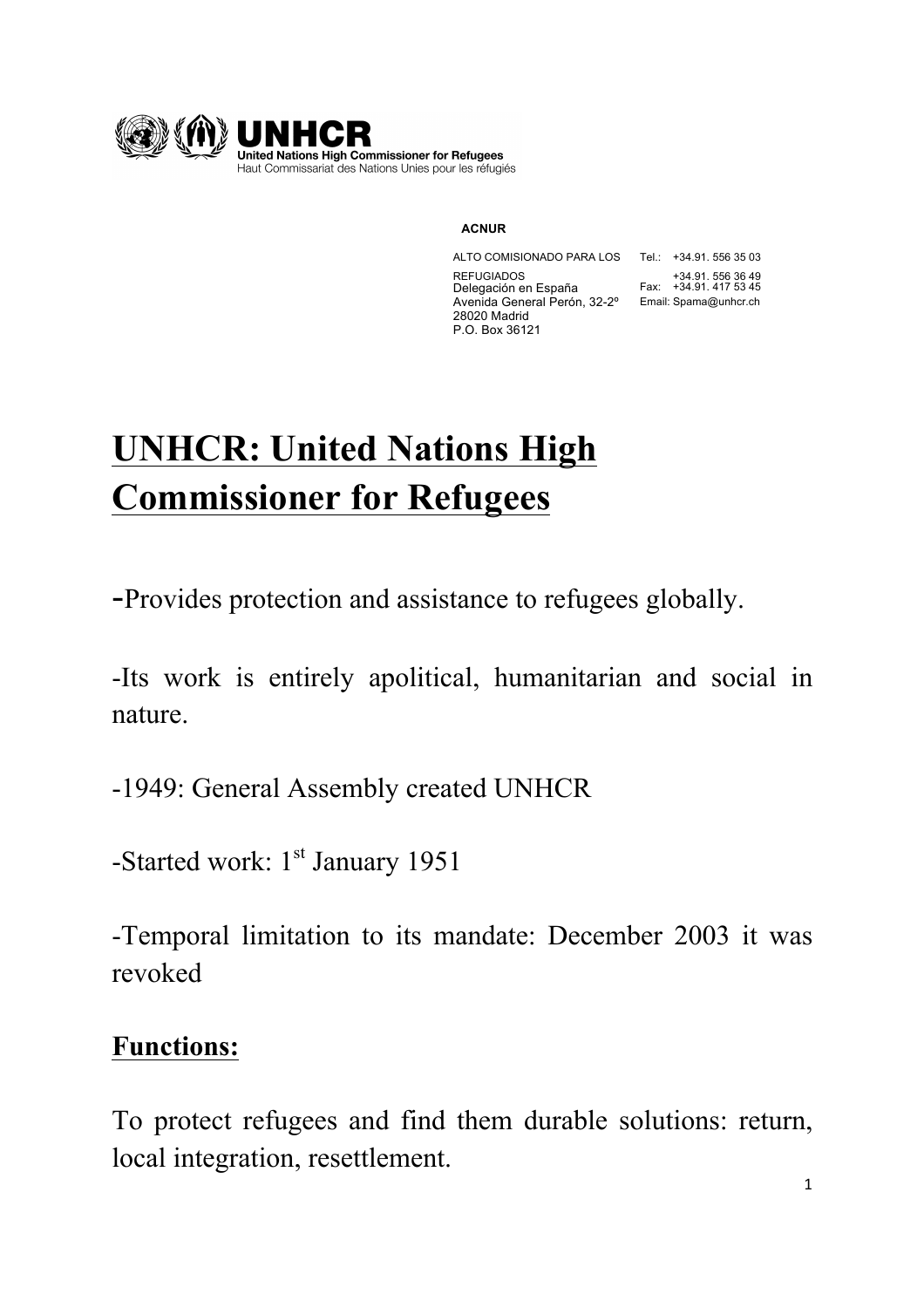### **Other UNHCR data**

7,000 staff in 278 offices established in 111 countries, more tan 84% of which in the field.

## **Persons under UNHCR's mandate:**

-Refugees

-Asylum Seekers

-Internally Displaced Persons

-Stateless Persons

-Returnees

# **Global trends 2012:**

# **45.2 million persons forcibly displaced worldwide**

**Of these, UNHCR are concerned with 35.8**

**15.4 million refugees** (10.5 under the protection of UNHCR and 4.9 million Palestinian refugees)

**28.8 million internally displaced persons** (17.7 million under the protection of UNHCR)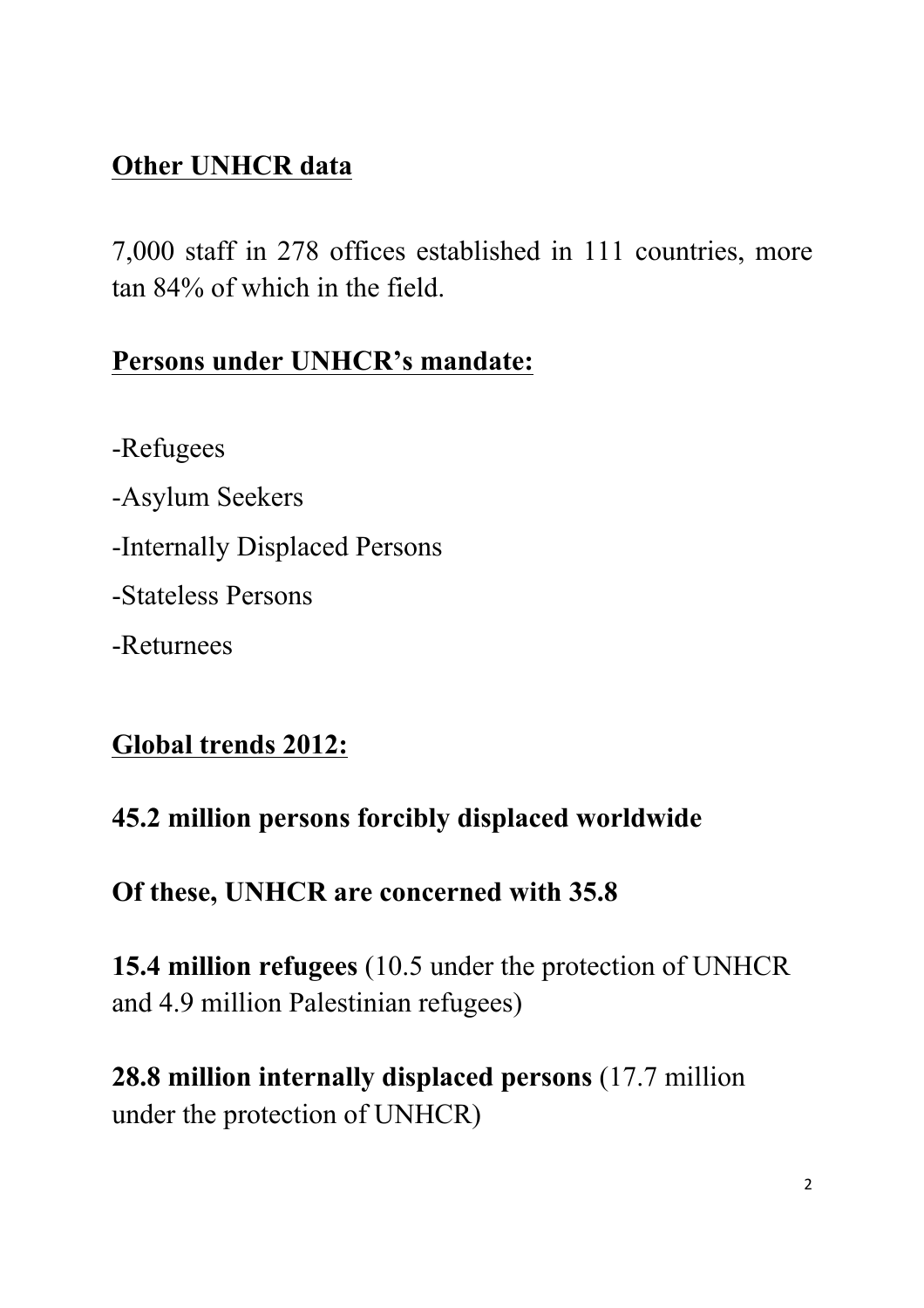#### **937,000 Asylum-seekers**

Furthermore, **statelessness** affects at least **10 million** persons

**48%** of the population of concern to UNHCR are **women and girls**

**46%** of refugees are **minors,** under 18 years of age

### **SYRIA CRISIS**

**2.1 million refugees** (more than half of which are children and almost 800,000 are of less than 11 years old)

**98% received in the region:**

**4.5 million INTERNALLY DISPLACED** and several million Syrians are living in poverty and lack access to health care and basic necessities.

**100,000 deaths** from the conflict, according to UN figures.

**40,000 asylum seekers in the EU.**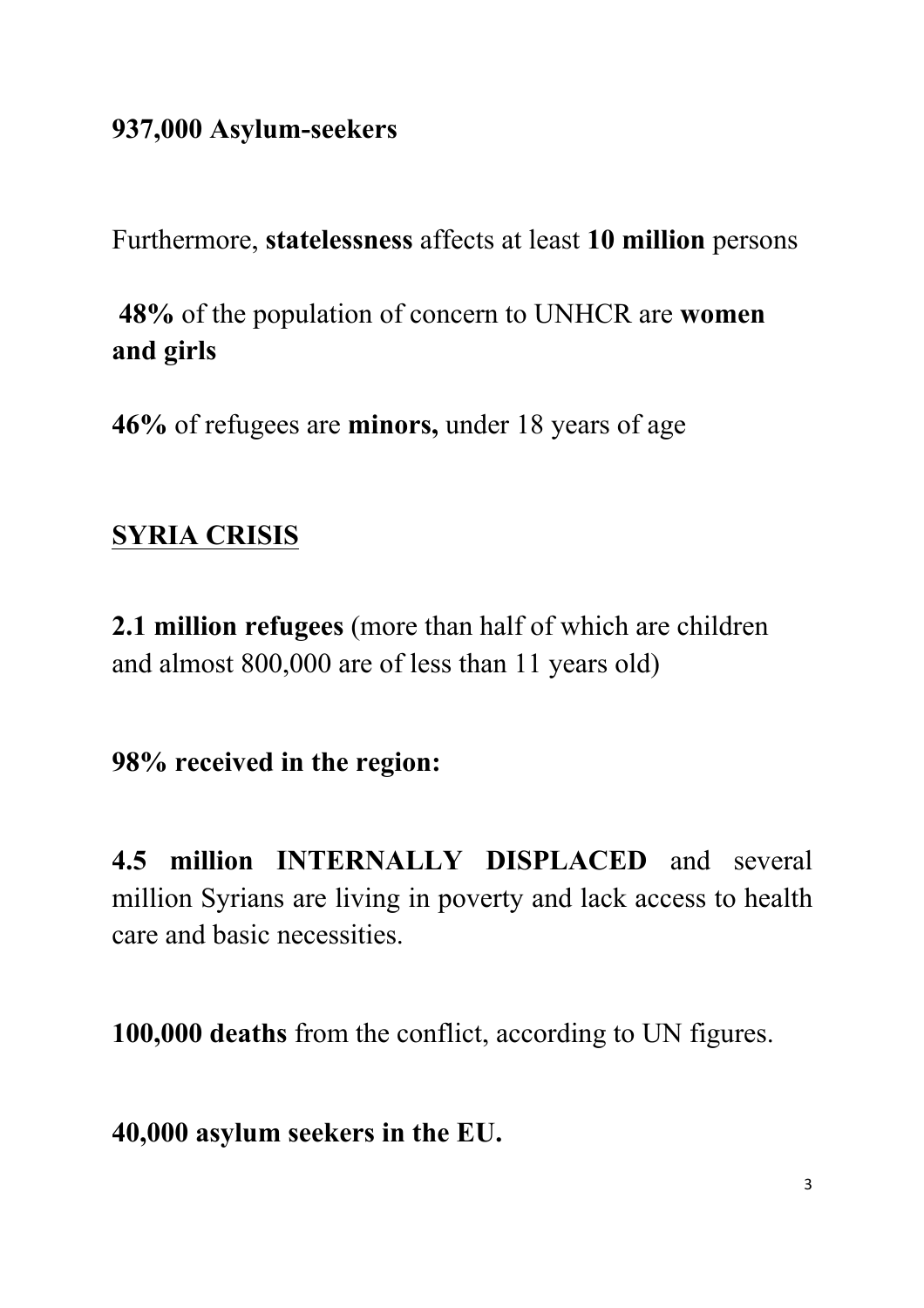#### **OTHER CRISES: Mali, DRC…**

#### **SOME CONCERNS:**

**Mixed migration movements**

#### **Safeguards for international protection**

# **Sea rescue/ UNHCR initiative regarding the Central Mediterranean**

#### **UNHCR IN THE SPANISH ASYLUM PROCEDURE**

- Communication of all requests
- Access to asylum
- Border procedure/CIE
- Inadmission procedure
- Emergency procedure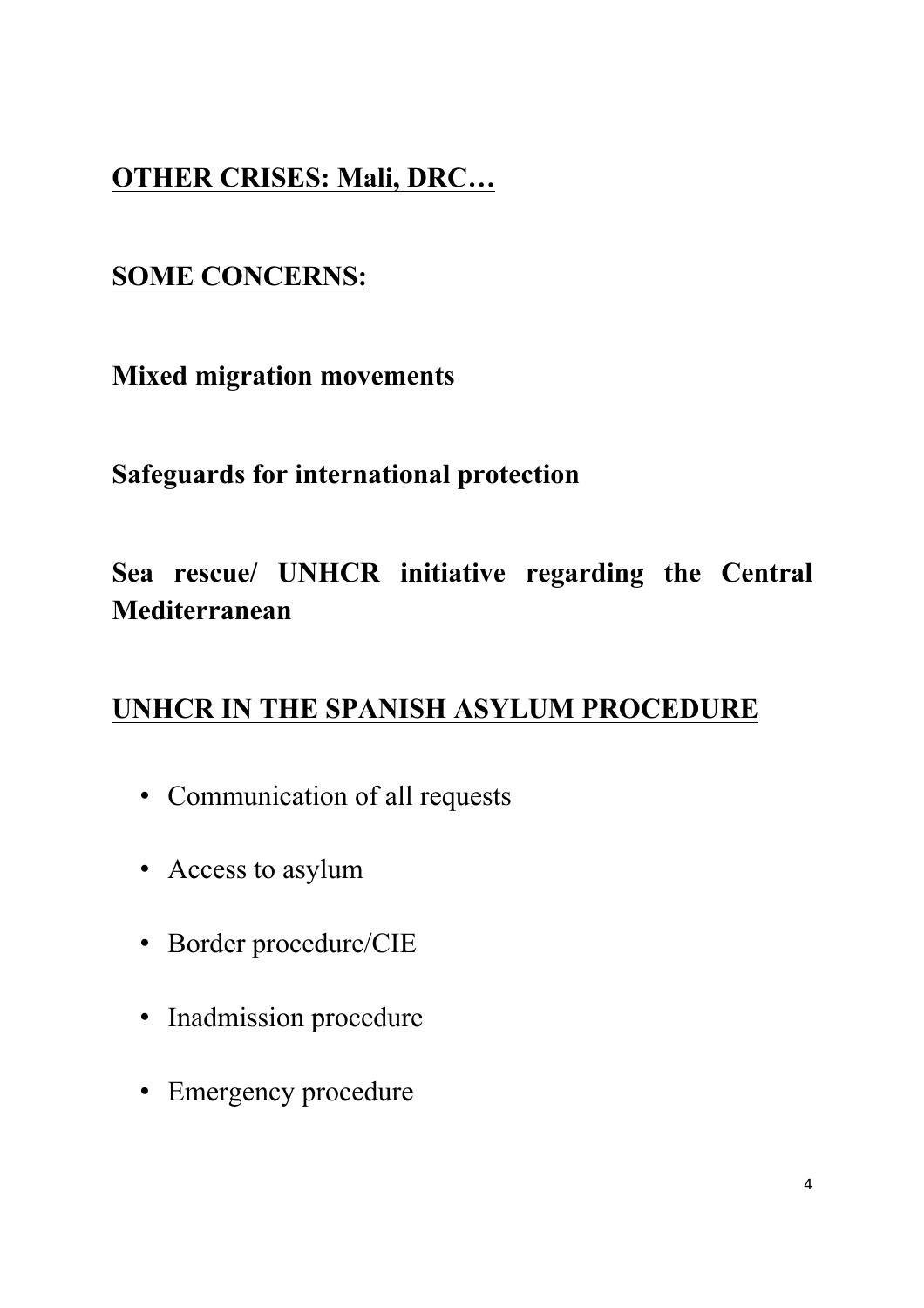• Standard procedure: CIAR

# **SOME POSITIVE ASPECTS OF THE SPANISH SYSTEM OF INTERNATIONAL PROTECTION**

-Subsidiary protection

-Guaranteed legal aid (mandatory CIE/border)

-Reception System

-No detention of asylum seekers

-Existence of a statelessness procedure

# **SOME CHALLENGES IN THE SPANISH SYSTEM**

-Safeguarding access to territory

-Access to the procedure: Information on international protection. CIE

-Ceuta y Melilla

-Quality of the procedure. Interviews, interpreters, analysis of credibility

-Detection and treatment of vulnerable cases